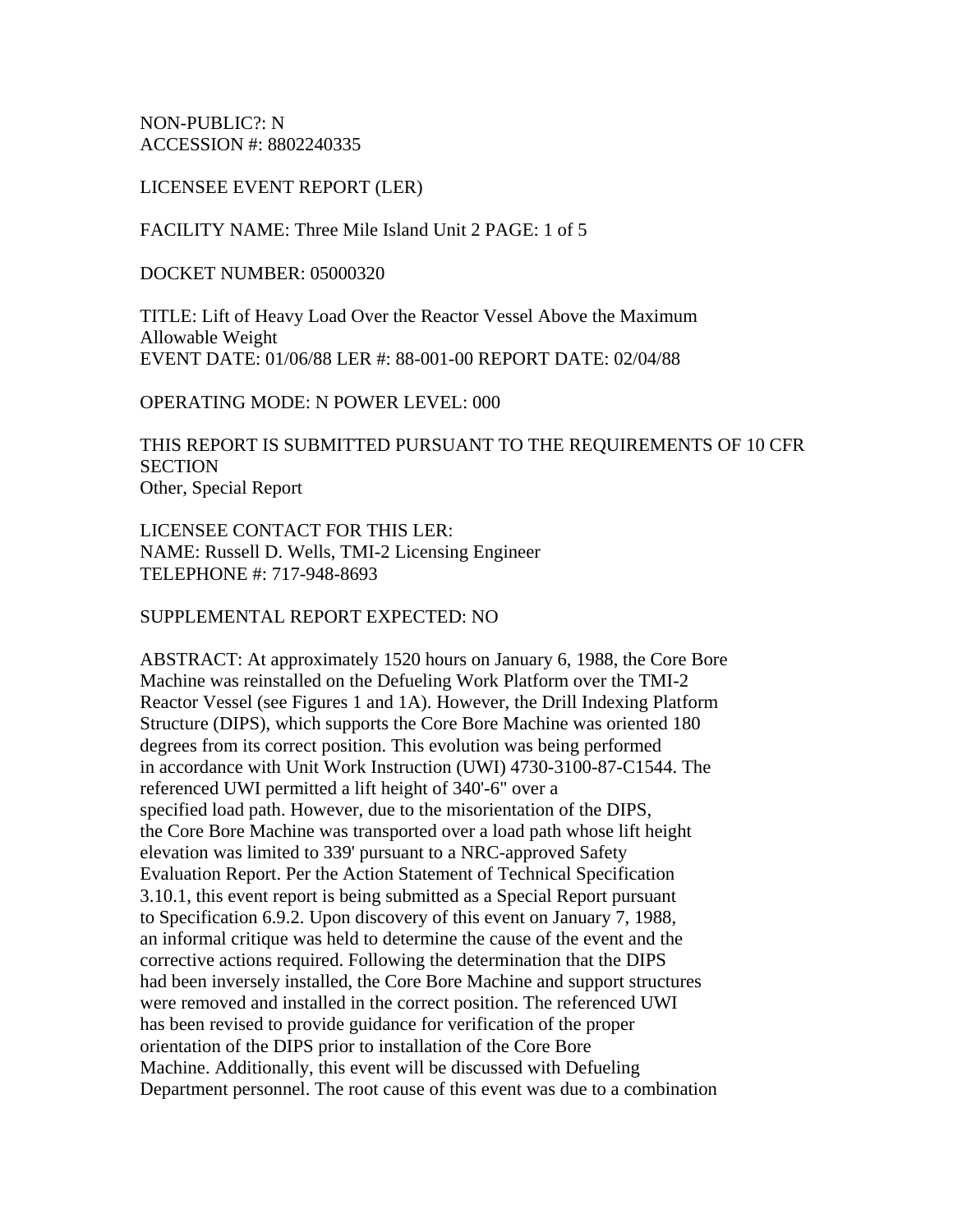of inattention to procedural detail and inadequate procedural guidance.

This LER is similar in nature to LER 87-03.

(End of Abstract)

TEXT: PAGE: 2 of 5

## I. PLANT OPERATING CONDITIONS BEFORE THE EVENT

The TMI-2 facility was in a long-term cold shutdown state; the defueling evolution was in progress. The reactor decay heat was being removed via loss to ambient. Throughout this event there was no affect on the Reactor Coolant System or the core.

The Core Stratification Sample Acquisition Safety Evaluation Report (SER) Revision 4, submitted via GPU Nuclear Letter 4410-86-L-0101 dated June 11, 1986, and approved by the NRC on June 19, 1986, evaluated the postulated drop of a load of 5000 lbs. onto the work platform over the TMI-2 Reactor Vessel (IEEE 805 Code-NH). Based on this evaluation, the lift height limit for the 5000 lbs. load was set at elevation 339'-0".

Due to the incorporation of an underwater tool changer, an 18" high spacer platform has been installed between the Defueling Work Platform (DWP) and the interface platform (Figures 1 and 1A). Therefore, GPU Nuclear Letter 4410-87-L-0192 dated December 31, 1987, requested NRC approval to increase the lift height limit by 18" to the 340'-6" elevation to facilitate installation and removal of the Core Bore Machine (no applicable IEEE Code). This letter limited the 5000 lbs. load path to that position of the DWP where the spacer and interface platforms are installed. The modified lift height limit was approved by the NRC on January 4, 1988.

# II. STATUS OF STRUCTURES, COMPONENTS, OR SYSTEMS THAT WERE INOPERABLE AT THE START OF THE EVENT AND THAT CONTRIBUTED TO THE EVENT

N/A

## III. EVENT DESCRIPTION

On January 5, 1988, preparations for installation of the Core Bore Machine on the DWP (no applicable IEEE Code) were in progress. This activity was performed in accordance with Revision 1 to UWI 4730-3100-87-C1544. The spacer platform and interface platform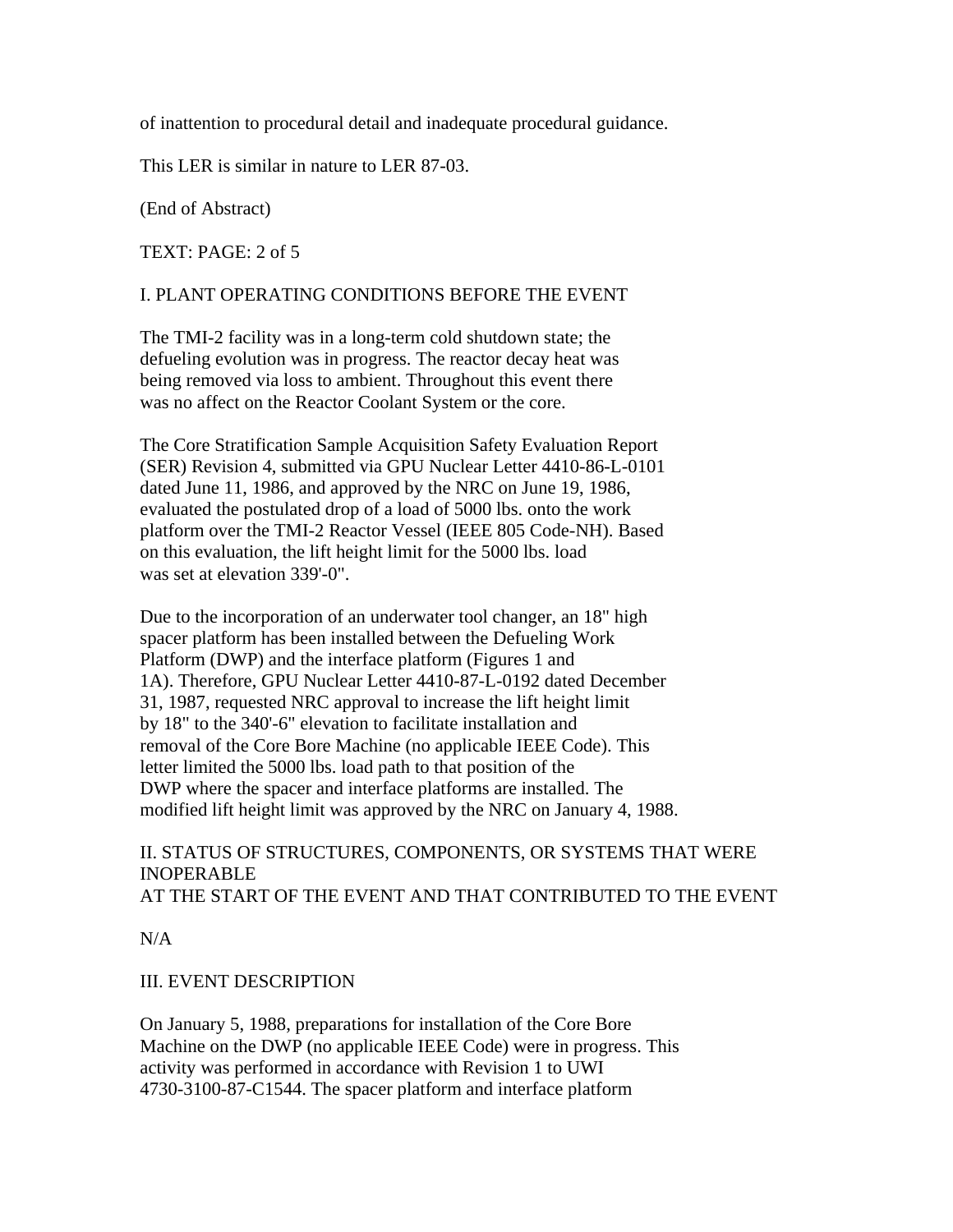were installed and correctly oriented. At approximately 1230 hours on January 5, 1988, the DWP was rotated from north to east, for leveling purposes, as shown in Figure 2A. At this point, though not procedurally required, it would have been appropriate to rotate the DWP from east to south for installation of the DIPS. This action would have ensured that subsequent installation of the core bore rig would have been from the south to the north direction over the spacer and interface platforms as required by the referenced GPU Nuclear letter of December 31, 1987.

Due to concurrent activities being performed on the DWP, it was decided to install the DIPS with the spacer platform and interface platform rotated

#### TEXT: PAGE: 3 of 5

easterly (Figure 2A). The DIPS was installed but, unknown to defueling personnel, was oriented 180 degrees from its correct position. (NOTE: Prior experience with this evolution did not indicate the capability to inversely install the DIPS.) As a result, the indexing gear (also known as the "rack") for the DIPS was in the southerly position (Figure 2B) as opposed to the northerly position (Figure 2C) which is the correct orientation for this evolution.

The next day, during the 0700-1500 shift on January 6, 1988, the task supervisor, unaware that the DIPS was inversely installed, requested guidance from Defueling Engineering personnel as to which direction the DWP was to be rotated for installation of the underwater structure and drill rig portion of the Core Bore Machine. These components have a maximum weight of approximately 4955 lbs. and necessitate use of the increased lift height limit (i.e., 340'-6"). The task supervisor was advised, based on the

assumption that the DIPS had been installed in its correction orientation, to rotate the DWP such that the "rack" was on the east side (i.e., clockwise as shown in Figure 2C). However, since the DIPS was inversely oriented as shown in Figure 2B, at approximately 1107 hours on January 6, 1988, the DWP was rotated counterclockwise to the position shown in Figure 2D.

At approximately 1520 hours, the underwater structure and drill rig were installed on the DIPS from the southerly to northerly direction at a lift height elevation of approximately 340'6". However, due to the misorientation of the DWP, this load path was over the "unprotected" portion of the DWP (see Figure 1) which is limited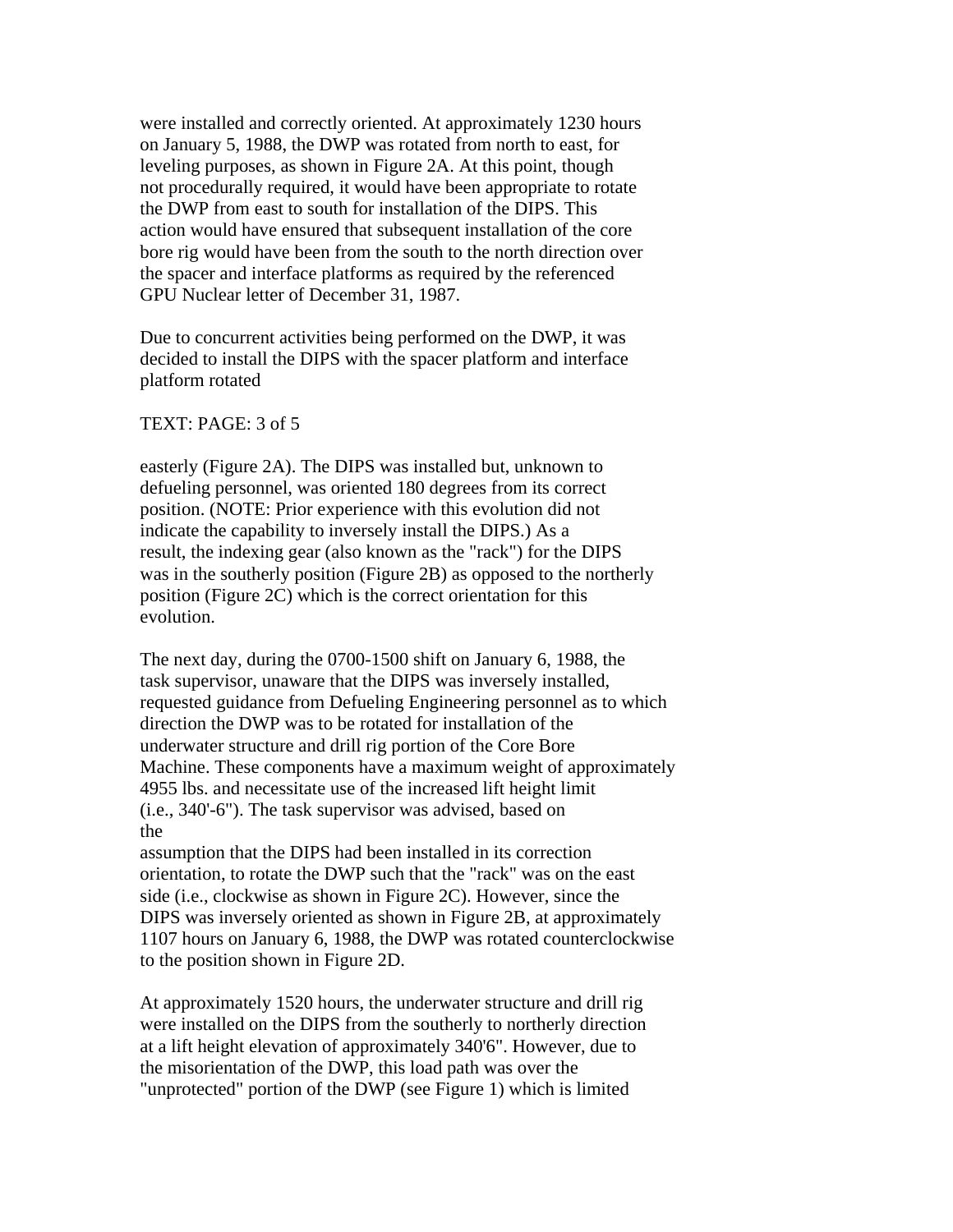to a height of 339' pursuant to the NRC-approved SER for Core Stratification Sample Acquisition. Thus, the event date of this report is January 6, 1988.

This event was discovered at approximately 1400 hours on January 7, 1988 when it was observed that the electrical panel for the Core Bore Machine could not be properly installed due to the misorientation of the DIPS. An informal critique of this event was conducted to determine the cause of the event and the required corrective actions. Following the determination that the DIPS had been inversely installed, the Core Bore Machine and associated support structures were removed and oriented to their corrected position. A formal critique of this event was conducted on January 8, 1988.

Per the Action Statement of TMI-2 Technical Specification 3.10.1, "Crane Operations - Containment Building," this event is being submitted as a Special Report pursuant to Technical Specification 6.9.2. Based on the analysis in Section VIII of this report, this event did not pose the potential to adversely affect the health and safety of the public. The details of this event are described below.

This event is similar in nature to Licensee Event Report 87-03 concerning the lifting of a heavy load over the Reactor Vessel above the maximum allowable limit.

TEXT: PAGE: 4 of 5

## IV. ROOT CAUSE OF THE EVENT

The root cause of this event was personnel error based on the following:

o The evolution described in this event was performed in accordance with UWI 4730-3100-87-C1544, Revision 1, which is bulky (i.e., approximately 145 pages). Page 3 of Attachment 4 to this UWI provides a diagram of the orientation of the DWP for the installation of the underwater structure and drill rig portions of the Core Bore Machine which require the use of the increased lift height limit. However, the Task Supervisor did not refer to this attachment in determining which direction to rotate the DWP for installation of the Core Bore Machine. Instead, the Task Supervisor utilized the "rack" on the DIPS as the point of reference when guidance was requested as to the direction to rotate the DWP.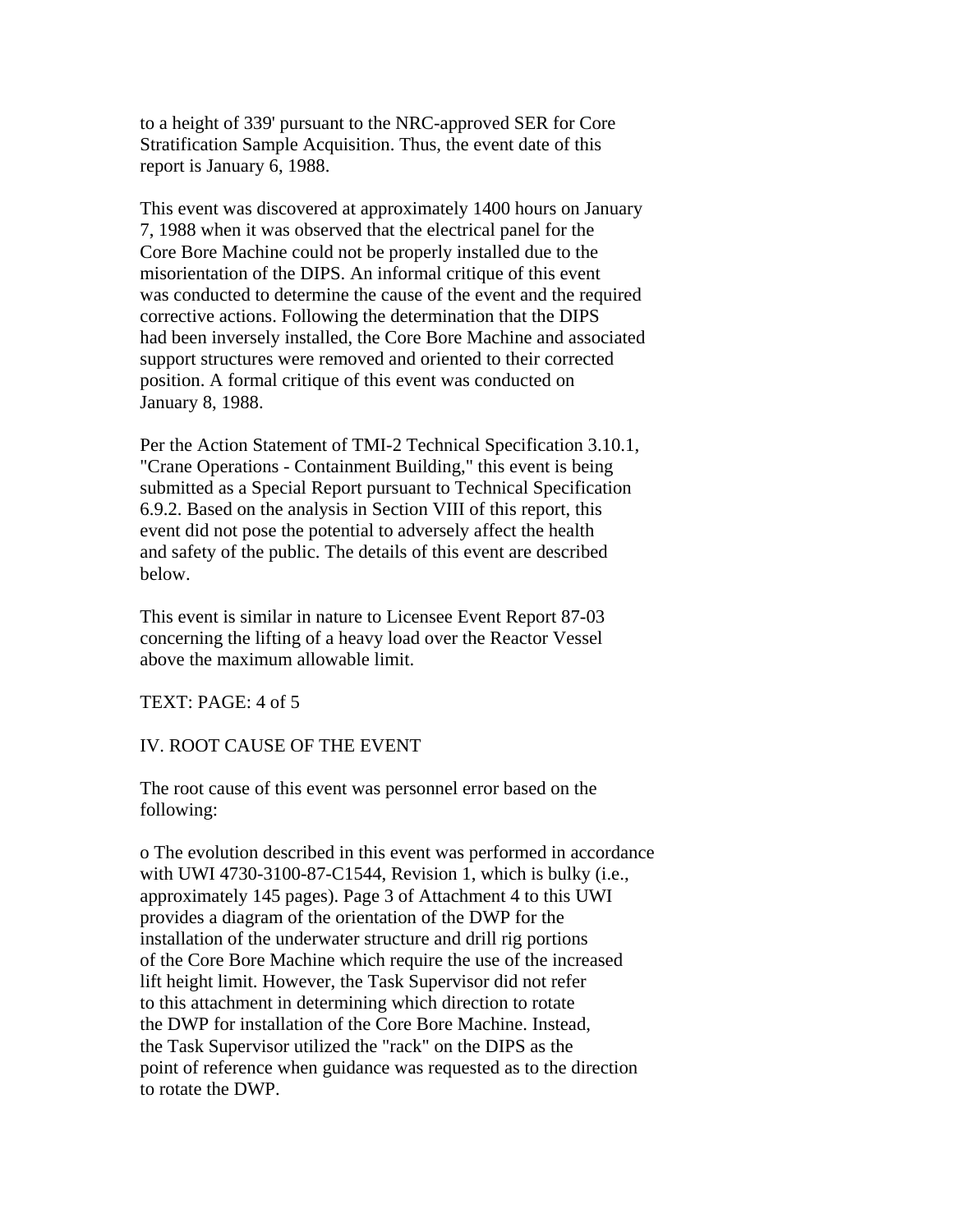o Though Attachment 4 to the UWI provided a diagram of the proper orientation of the DWP, the procedural steps did not provide specific reference to the attachment prior to installation of the underwater structure drill rig. Additionally, the referenced UWI did not contain any guidance for personnel stationed on the DWP to verify the position of DIPS with respect to the interface platform.

# V. CORRECTIVE ACTIONS

## Immediate

o Upon discovery of this event on January 7, 1988, an informal critique was conducted to determine the cause of the event and the required corrective actions. Following the determination that the DIPS had been inversely installed, the Core Bore Machine and its associated support structures were removed and installed in their correct position. A formal critical of this event was conducted on January 8, 1988.

o The referenced UWI was revised as follows:

- Guidance has been provided to verify the correct alignment of the DIPS and the interface platform. This is accomplished by verifying that the pads on the bottom of the DIPS are aligned with the pads on the interface platform.

- The steps of the UWI which relate to installation or removal of the underwater structure and drill rig assemblies have been revised to provide specific reference to the orientation of the DWP as described in Page 3 of Attachment 4 to the UWI.

TEXT: PAGE: 5 of 5

## Long-Term

This event will be discussed with Defueling Department personnel to stress the importance of proper procedural guidance and attention to procedural detail.

VI. COMPONENT FAILURE DATA

## N/A

VII. AUTOMATIC OR MANUALLY INITIATED SAFETY SYSTEM RESPONSES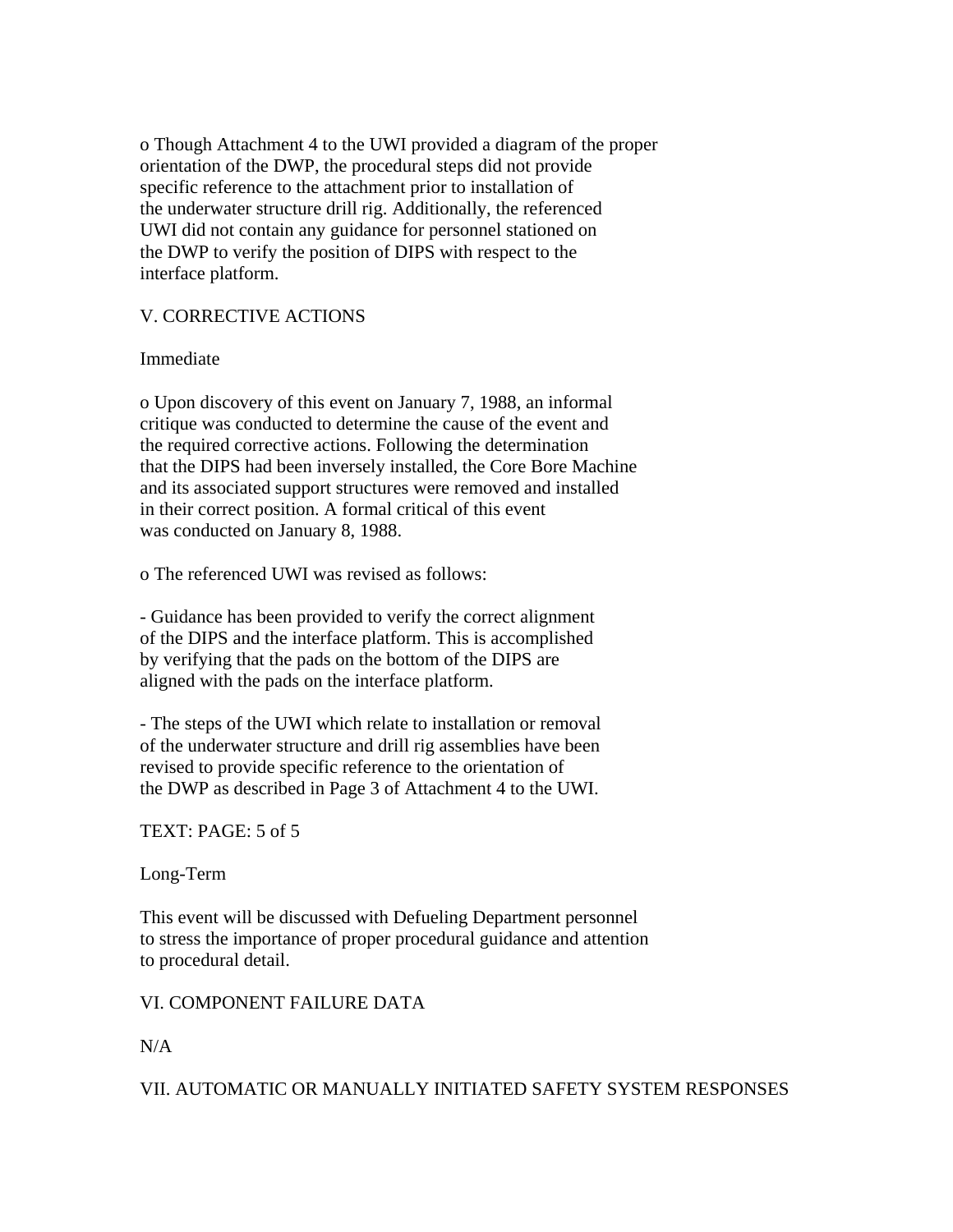## VIII. ASSESSMENT OF THE SAFETY CONSEQUENCES AND IMPLICATIONS OF THE EVENT

The underwater structure and drill rig, which have a maximum weight of approximately 4955 lbs., were transported by the Polar Crane Auxiliary Hoist which has a maximum capacity of five (5) tons. The rigging capacity, maximum of 2.5 tons, also exceeded the weight of the transported load. Thus, the potential for a load drop during this event was highly unlikely.

GPU Nuclear performed an engineering analysis of the safety consequences of a drop of the subject load at its maximum height over the Reactor Vessel (i.e., 340'-6"). The Shielded Work Platform, which is positioned over the Reactor Vessel, is supported by a structure made of steel beams. The results of the engineering analysis of the potential load drop indicate that the Shielded Work Platform and its supporting steel beams would have suffered deformation but it is highly unlikely that a total collapse of this structure would have occurred.

Therefore, based on the above analysis, GPU Nuclear has determined that this event did not pose a potential public health and safety concern.

ATTACHMENT # 1 TO ANO # 8802240335 PAGE: 1 of 3

FIGURE 1 LER 88-01 4410-88-L-0010

FIGURE OMITTED - NOT KEYABLE (DRAWING)

ATTACHEMENT # 1 TO ANO # 8802240335 PAGE: 2 of 3

FIGURE 1A LER 88-01 4410-88-L-0010

## FIGURE OMITTED - NOT KEYABLE (DRAWING)

ATTACHMENT # 1 TO ANO # 8802240335 PAGE: 3 of 3

FIGURE 2

#### $N/A$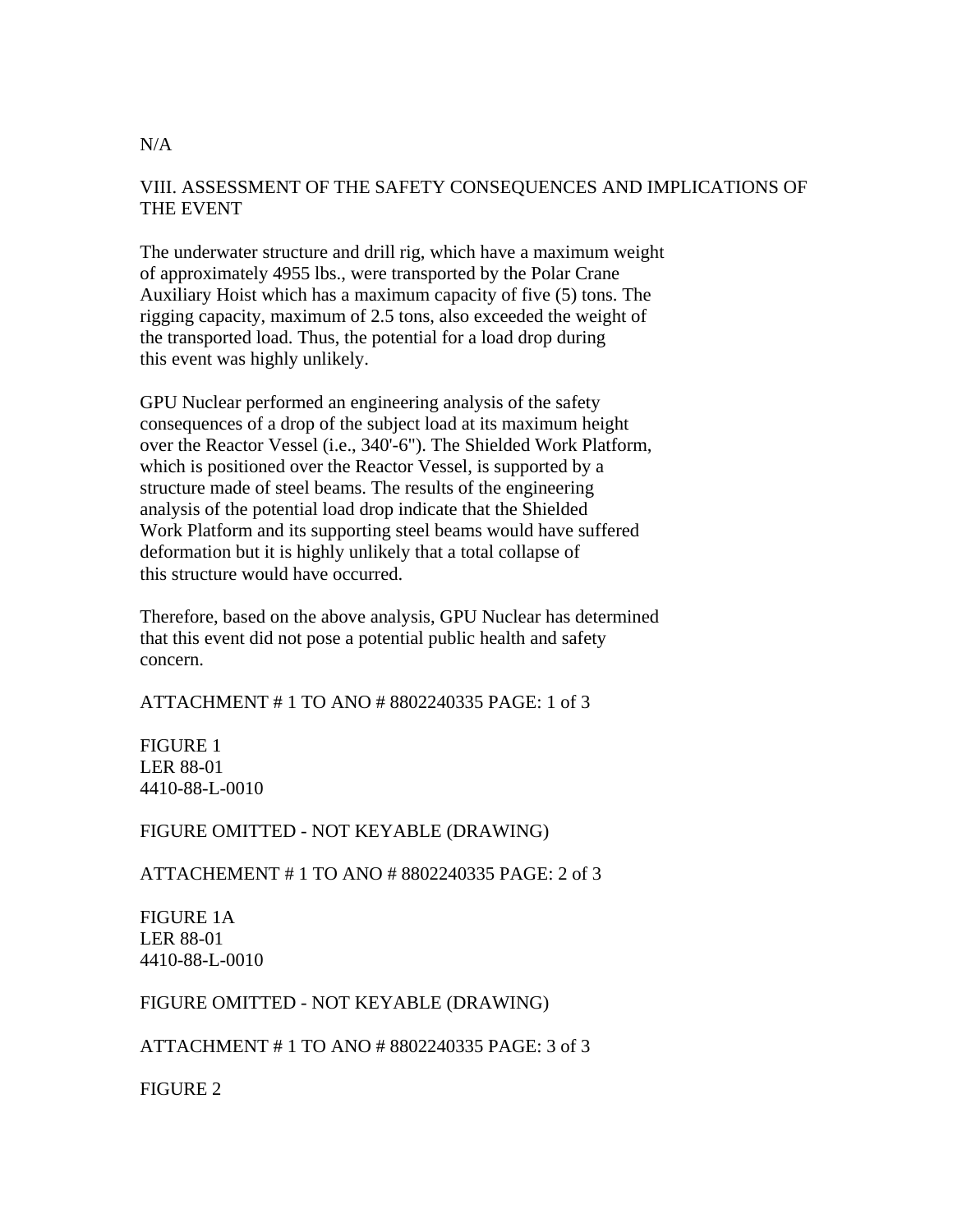LER 88-01 4410-88-L-0010

#### FIGURE OMITTED - NOT KEYABLE (DRAWING)

#### ATTACHMENT # 2 TO ANO # 8802240335 PAGE: 1 of 1

GPU Nuclear Corporation Post Office Box 480 GPU Nuclear Route 441 South Middletown, Pennsylvania 17057-0191 717 944-7621 TELEX 84-2386 Writer's Direct Dial Number: (717) 948-8461

February 4, 1988 4410-88-L-0010/0252P

US Nuclear Regulatory Commission Attn: Document Control Desk Washington, DC 20555

Dear Sirs:

Three Mile Island Nuclear Station, Unit 2 (TMI-2) Operating License No. DPR-73 Docket No. 50-320 Special Report 88-01

Attached is Special Report 88-01 concerning the lift of a heavy load over the Reactor Vessel on January 6, 1988, which exceeded the maximum allowable lifting height.

This event is being submitted as a Special Report per the Action Statement of TMI-2 Technical Specification 3.10.1.

Sincerely, /s/ F R Standerfer F. R. Standerfer Director, TMI-2 RDW/emf

Attachment cc: TMI-1, NRC Regional Inspector - R. J. Conte Regional Administrator, Region 1, NRC - W. T. Russell